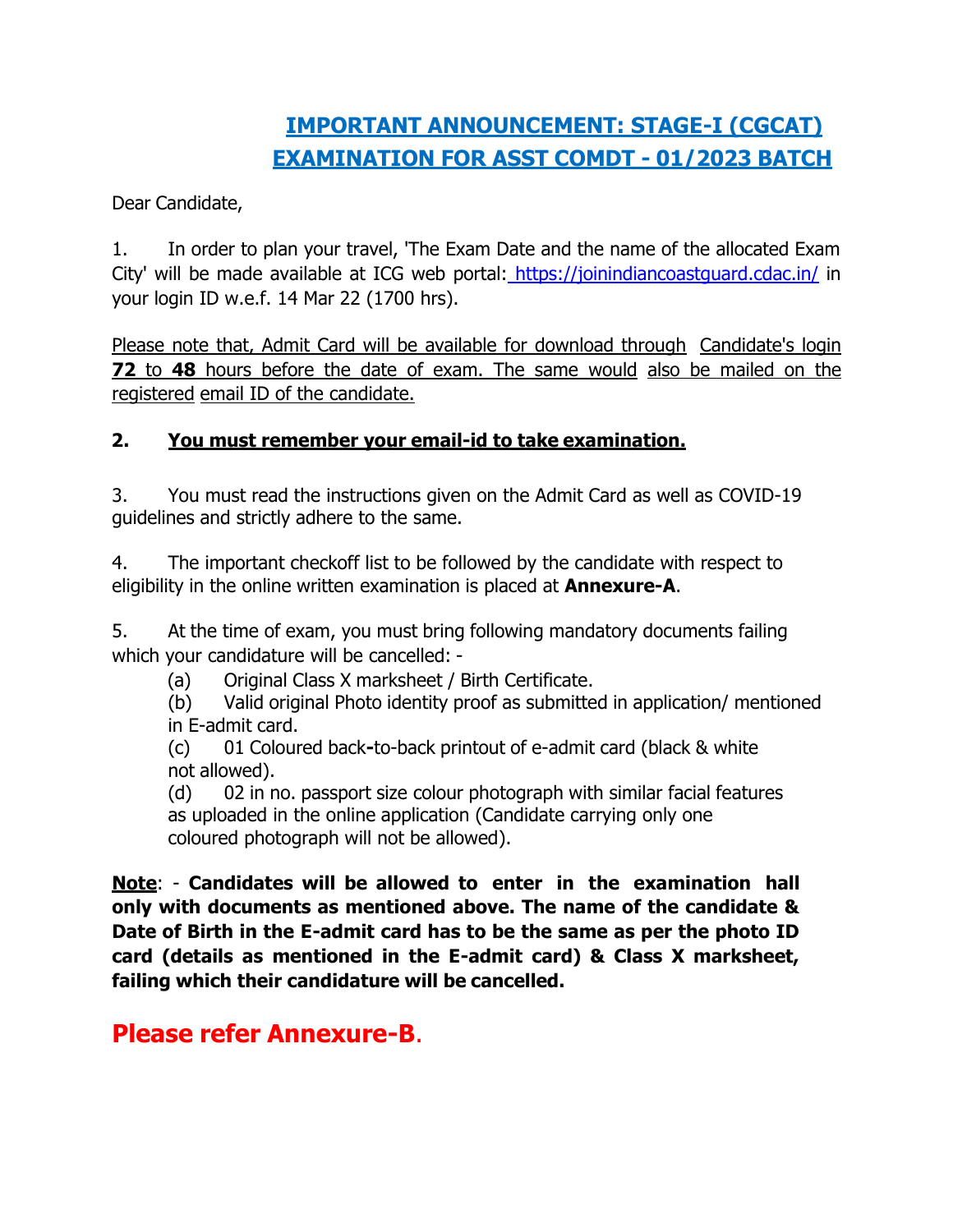**Annexure 'A'**

### **CHECK OFF LIST FOR CANDIDATES REGARDING ELGIBILITY IN THE EXAMINATION**

| S No | <b>Scenario</b>                                                                                                                                                                                                                                                             | <b>Decision of ICG</b>                                                 |
|------|-----------------------------------------------------------------------------------------------------------------------------------------------------------------------------------------------------------------------------------------------------------------------------|------------------------------------------------------------------------|
| a)   | Candidate not carrying one colored<br>E-admit Card                                                                                                                                                                                                                          | Not allowed                                                            |
| b)   | Candidate not carrying original<br>photo ID proof mentioned in Admit<br>card                                                                                                                                                                                                | Not allowed                                                            |
| C)   | DoB Mismatch with Marksheet/ E-<br>admit card                                                                                                                                                                                                                               | Not allowed                                                            |
| d)   | Mismatch of name and date of birth<br>with E-admit card, photo ID card and<br>Class X marksheet as submitted in                                                                                                                                                             | Not allowed.<br>*The various example is attached in                    |
|      | application                                                                                                                                                                                                                                                                 | Annexure 'B'.                                                          |
| e)   | Candidate wrong photo upload                                                                                                                                                                                                                                                | Not allowed                                                            |
| f)   | Candidate's Name interchanged with<br>Parents name in admit card                                                                                                                                                                                                            | Not allowed                                                            |
| g)   | Candidate<br>photo/<br>uploaded<br>thumb<br>impression<br>signature/<br>interchangeably, thereby submitting<br>wrong information. For Example, he<br>has uploaded photograph in place of<br>thumb impression or signature/ any<br>other combination wrongly<br>interchanged | Not allowed                                                            |
| h)   | Candidates carrying only one or no<br>passport size photograph with similar<br>facial features to photograph on<br>E-admit card                                                                                                                                             | Not allowed                                                            |
| i)   | Candidate biometrics not taken/<br>recorded                                                                                                                                                                                                                                 | Not allowed                                                            |
| j)   | Candidate reporting later than the<br>reporting time at examination centre                                                                                                                                                                                                  | Not allowed                                                            |
| k)   | Candidate reported at wrong exam<br>center (other than mentioned in<br>Admit card)                                                                                                                                                                                          | Not allowed                                                            |
| I)   | Candidate carrying any prohibited<br>items like mobile phone, Bluetooth or<br>any other electronic devices                                                                                                                                                                  | Not allowed. Candidature to be cancelled and<br>handed over to police. |
| m)   | Candidate wearing shoes, ornaments,<br>wrist watch, wallet, belt, clothes with<br>large button                                                                                                                                                                              | Not allowed                                                            |
| n)   | Candidate photo not matching with<br>that in the biometric system/<br>application form                                                                                                                                                                                      | Not allowed.                                                           |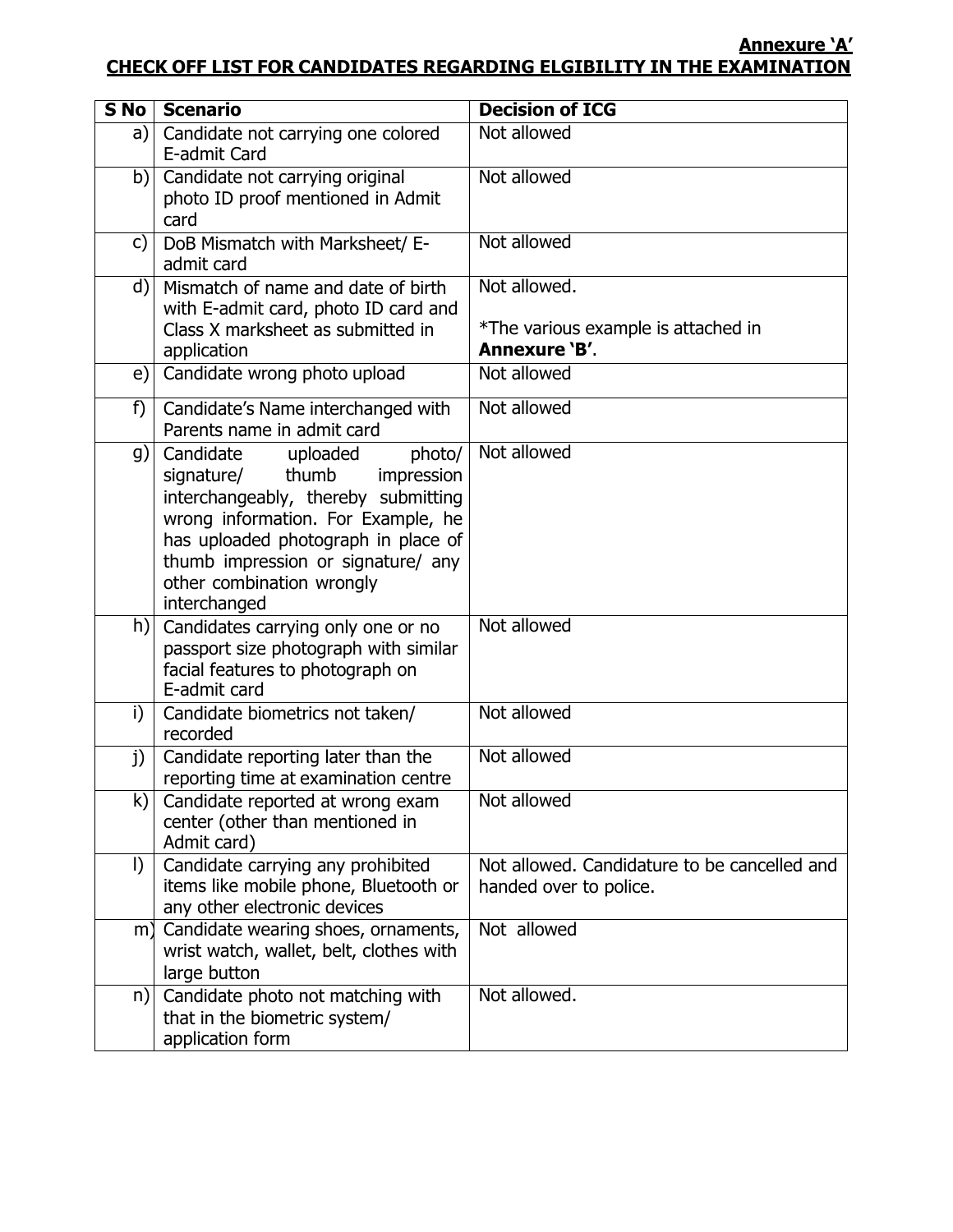| $\circ$ )   | Candidate stands in between exam<br>without permission of invigilator                                                                                                          | Candidature will be Cancelled                                                                                                                                                           |
|-------------|--------------------------------------------------------------------------------------------------------------------------------------------------------------------------------|-----------------------------------------------------------------------------------------------------------------------------------------------------------------------------------------|
| $ p\rangle$ | Candidate speaks with another<br>candidate during the examination                                                                                                              | Candidature will be cancelled.                                                                                                                                                          |
| q)          | Candidates enter the examination<br>hall and forgets the registered e-mail<br>address                                                                                          | Registered e-mail id is mandatory to start the<br>examination. The candidate will be sitting in<br>the examination hall till completion and<br>cannot move out of the examination hall. |
| r).         | Candidate wearing socks and shoes/<br>clothes with full sleeves/long sleeves<br>jackets/ Clothes with large buttons<br>/Ornaments/ earrings/ wrist band/<br>rings              | Not allowed.                                                                                                                                                                            |
| s)          | Candidate coming with pen and<br>stationery for examination                                                                                                                    | Not allowed. Only pen will be provided by<br>ICG during the examination.                                                                                                                |
| t)          | Candidate writing helping material<br>like formulae, questions or any<br>material on the E-admit card,<br>marksheet, photo ID card or passport<br>size photograph or any chits | Candidature will be cancelled for malpractice.                                                                                                                                          |
| u)          | Candidate carrying two passport size<br>photograph with similar facial<br>features to photograph on E-admit<br>card                                                            | Allowed                                                                                                                                                                                 |